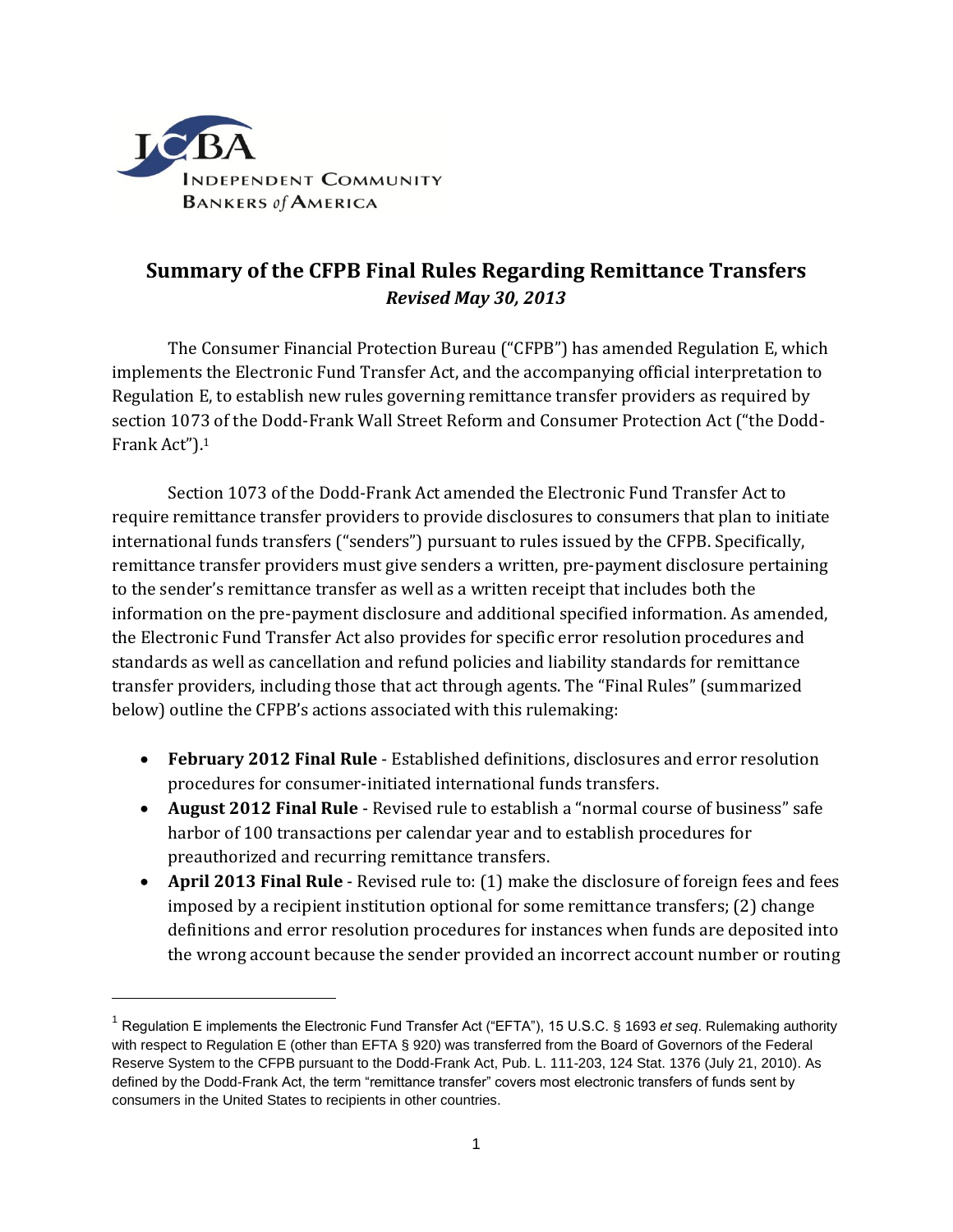number; and, (3) extend the compliance effective date from Feb. 7, 2013 to Oct. 28, 2013.

Additionally, the CFPB released several model forms for use in connection with remittance transfers in accordance with the Regulation E Final Rules and official interpretation. The Final Rules become effective October 28, 2013.

This summary covers the principal provisions of the CFPB Final Rules regarding international remittance transfers.

#### **I. Scope**

 $\overline{a}$ 

The Final Rules apply to "remittance transfers" for personal, family or household purposes that are made by "remittance transfer providers." A "remittance transfer" is defined broadly to include all electronic transfers of funds to designated recipients located in foreign countries that are initiated by a consumer in the United States utilizing a remittance transfer provider's services.<sup>2</sup> A "remittance transfer provider" is defined as any entity providing remittance transfers in the "normal course of business," and does not depend upon whether the consumer holds an account with the remittance transfer provider. Remittance transfer providers include banks, thrifts, credit unions and money transmitters. Transfers in amounts of \$15 or less are exempt from the Final Rules.

#### **II. Safe Harbor - Definition of "Normal Course of Business"**

The Final Rules provide a new safe harbor under the definition of the term "remittance transfer provider" to aid in determining when a company is excluded from coverage of the Final Rules because it does not provide remittance transfers in the "normal course of business." Under the Final Rules, a company that does not exceed 100 remittance transfers in the previous calendar year, and provides 100 or fewer remittance transfers in the current calendar year, is not considered a remittance transfer provider and is exempt from compliance. For a company that exceeds the 100-transfer threshold, the Final Rules permits a reasonable time period, not to exceed six months, to begin compliance.

 $2$  The definition of "remittance transfer" expands upon the definition of an "electronic fund transfer" in section 1005.3(b) of the EFTA, which has historically focused on electronic fund transfers involving "accounts" held at financial institutions. Under the new rules, before a consumer pays for a remittance transfer, including financial insitutons and money transmitters, the remittance transfer provider must disclose to the consumer certain key aspects of the proposed transaction.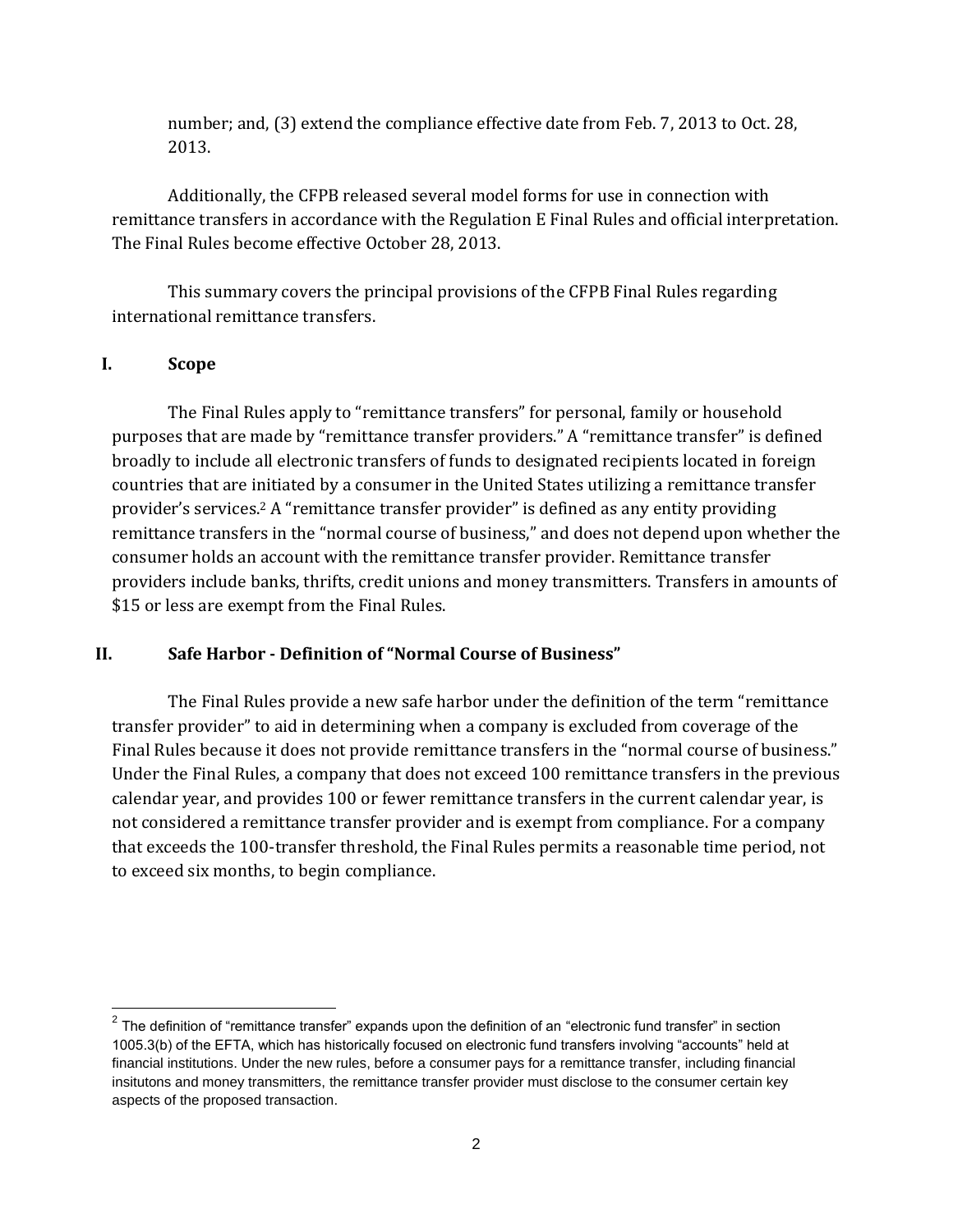## **III. Prepayment Disclosures**

Under the Final Rules, before a consumer pays for a remittance transfer, the remittance transfer provider must disclose to the consumer certain key aspects of the proposed transaction in writing, using terms specified in the Final Rules or substantially similar to those specified in the Final Rules, including:

- 1. the amount that will be transferred to the recipient in the currency in which the remittance transfer is funded (the "Transfer Amount");
- 2. any fees and taxes imposed on the transfer by the remittance provider in the currency in which the remittance transfer is funded (the "Transfer Fees" and "Transfer Taxes");
- 3. the total amount of the transaction in the currency in which the remittance transfer is funded, which reflects any fees and taxes that may be imposed (the "Total");
- 4. the exchange rate, rounded consistently to between two and four decimal places (the "Exchange Rate");
- 5. any fees and taxes imposed on the transfer by a third party (such as taxes imposed by the recipient's foreign government), in the currency in which the funds will be received (the "Transfer Amount");
- 6. the amount that will be transferred to the recipient in the currency in which the funds will be received if the amount will be reduced by fees or taxes as described above (the "Other Fees" and "Other Taxes"); and
- 7. the total amount to be received by the recipient in the currency in which the funds will be received (the "Total to Recipient").

The Final Rules specify that disclosures must be made in English and in each foreign language principally used by the remittance transfer provider, or any of its agents, to advertise, solicit or market at that office. For prepayment disclosures made in alternative formats, including mobile applications or text messages, the Final Rules permit such disclosures to be provided orally, by mobile application or return text message, assuming that the remittance transfer provider complies with the foreign language requirements.

The 2013 April Final Rule modified the Final Rules to make optional the requirements to disclose fees imposed by a designated recipient's institution and disclose foreign taxes. The Final Rules now require disclaimers indicating that the recipient may receive less than the disclosed total due to the fees and taxes charged by the recipient bank and/or taxing authority. While these two disclosures are optional, those remittance transfer providers that choose to provide these disclosures need to ensure that they are made in a clear and conspicuous manner.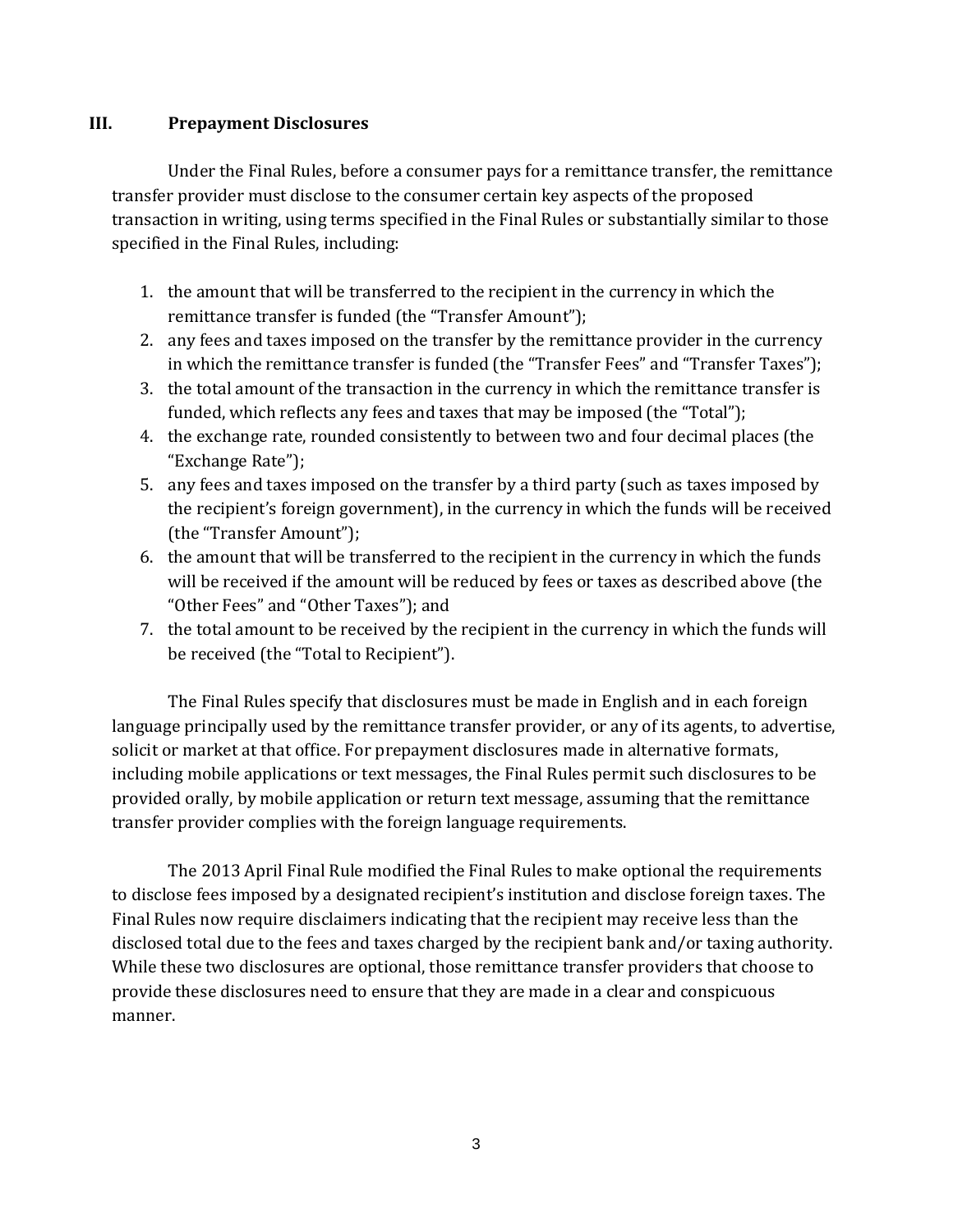#### **IV. Post-Transaction Receipt Requirements**

Under the Final Rules, the remittance transfer provider is generally required to supply a written receipt when payment is made. The receipt must include the information provided on the prepayment disclosure, as well as the date by which the funds will be available to the recipient, the recipient's contact information, and information regarding the sender's error resolution and cancellation rights.

## **V. Combined Disclosures**

As an alternative to the post-transaction receipt, the Final Rules permit remittance transfer providers to give senders a single written disclosure prior to payment containing all of the information required on the receipt, so long as the provider also furnishes proof of payment such as a stamp on the earlier document.

## **VI. Exceptions - Estimated Disclosures**

Although the prepayment disclosures and the receipt disclosures must be accurate when the sender pays for a remittance transfer, the Final Rules grant two exceptions that would allow a remittance transfer provider to disclose an estimate of the amount of currency to be received, rather than the actual amount. The first exception is temporary and expires on July 21, 2015. This exception applies to insured depository institutions and credit unions that cannot determine certain disclosed amounts for reasons beyond their control. The second exception applies when the remittance transfer provider cannot determine the precise amounts to be disclosed due to the laws of a recipient country or the method by which transactions are made in the recipient country. The CFPB has issued a safe harbor list of countries<sup>3</sup> to which the second exception applies and plans to update the list periodically.

#### **VII. Error Resolution Procedures**

The Final Rules set forth similar error resolution procedures for remittance transfers under Regulation E with respect to errors involving electronic fund transfers. The Final Rules also define additional circumstances that would not be considered errors. For example, under the final rule, an "error" does not include a change in the amount or type of the currency received by the recipient from the original type or amount disclosed to the sender if the remittance transfer provider relied on the information provided by the sender in making the disclosure.

The April 2013 Final Rule revised the error resolution provisions that apply when a remittance transfer is not delivered to a designated recipient because of incorrect or

 3 This list was issued on Sept. 12, 2012 and consists of only five countries: Aruba, Brazil, China, Ethiopia and Libya.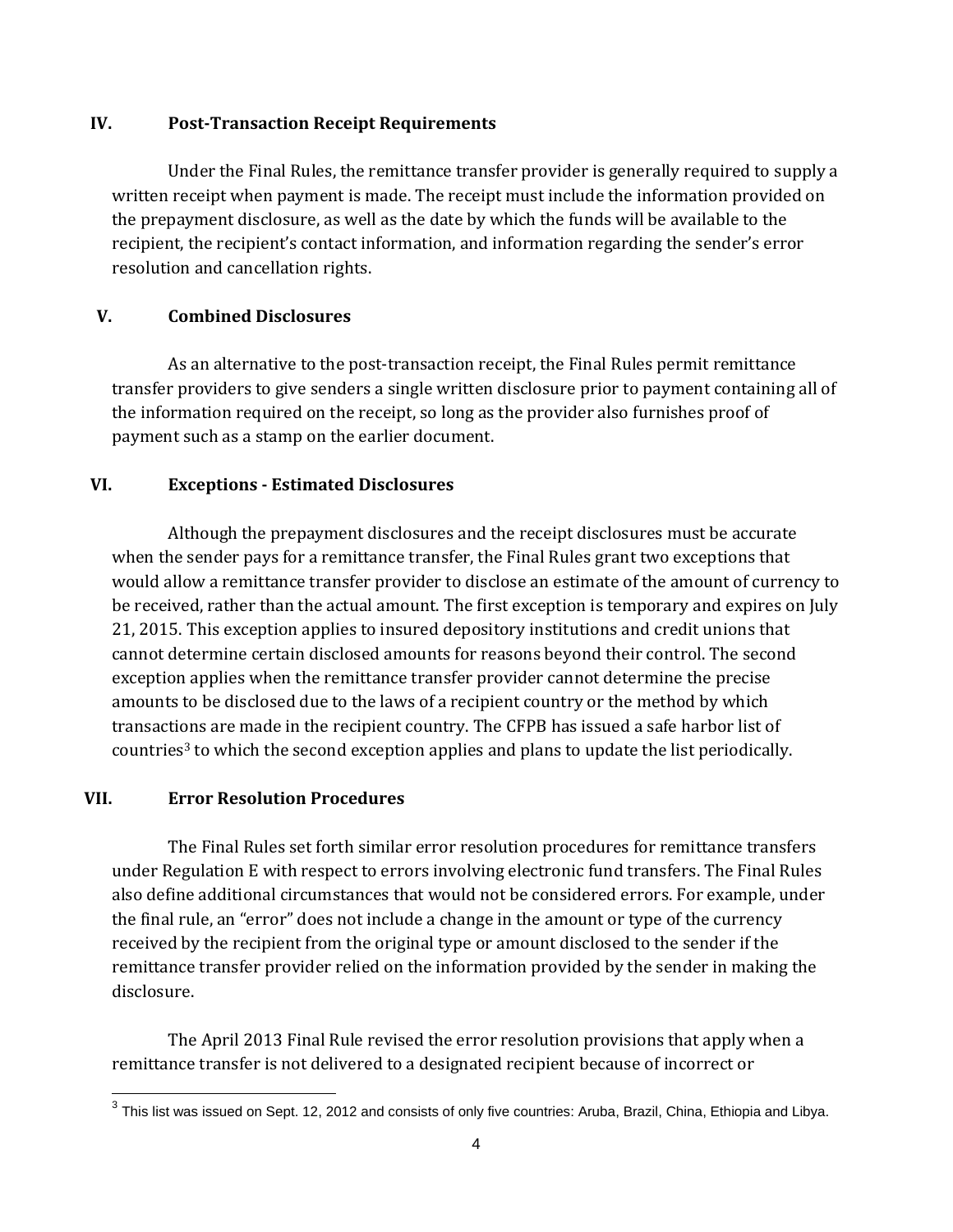insufficient information provided by the consumer that sent the funds. However, the remittance transfer must still use reasonably available means<sup>4</sup> to verify the recipient's account number and recipient institution identifier.<sup>5</sup>

If the transfer is sent to the incorrect account due to erroneous information provided by the sender, the remittance transfer provider must make reasonable efforts to recover the amount that was to be received, including: calling or contacting the institution that received the transfer, either directly or indirectly through any correspondent(s) or other service provider; using a messaging service through a funds transfer system; and acting promptly after being notified that funds were not received. If the funds cannot be recovered, the remittance transfer provider does not have to refund the transfer amount.

## **VIII. Cancellation and Refund Procedures**

Under the Final Rules a remittance transfer provider must comply with any oral or written request from the sender to cancel a remittance transfer that has been funded. The cancelation must occur within 30 minutes after the sender makes payment to fund the transaction if:

- the cancellation request enables the provider to identify the sender's name, his or her address or telephone number and the particular transfer to be cancelled; and
- the transferred funds have not been picked up by the designated recipient or deposited into an account of the designated recipient.

After cancellation, the provider must refund, at no additional cost to the sender, the total amount of funds provided by the sender in connection with the remittance transfer. These refunds must include any fees and, to the extent not prohibited by law, taxes imposed in connection with the remittance transfers. Additionally, these refunds must be provided within three business days of receiving a sender's request to cancel the remittance transfer.

# **IX. Provider Liability**

 $\overline{a}$ 

The Final Rules adopt a standard of liability under which a remittance transfer provider will be held liable for violations by an agent, when such agent acts on behalf of the provider.

 $^4$ This may include accessing a directory of Business Identifier Codes and verifying that the code furnished by the sender matches the provided institution name, and, if possible, the specific branch or location provided by the sender. Providers may also rely on other commercially-available databases or directories to check this information.

 $<sup>5</sup>$  This term refers to alphanumerical account or institution identifiers other than names or addresses, such as routing</sup> numbers, Canadian transit numbers, International Bank Account Numbers (IBANs), Business Identifier Codes (BICs) and other similar account or institution identifiers used to route a transaction.